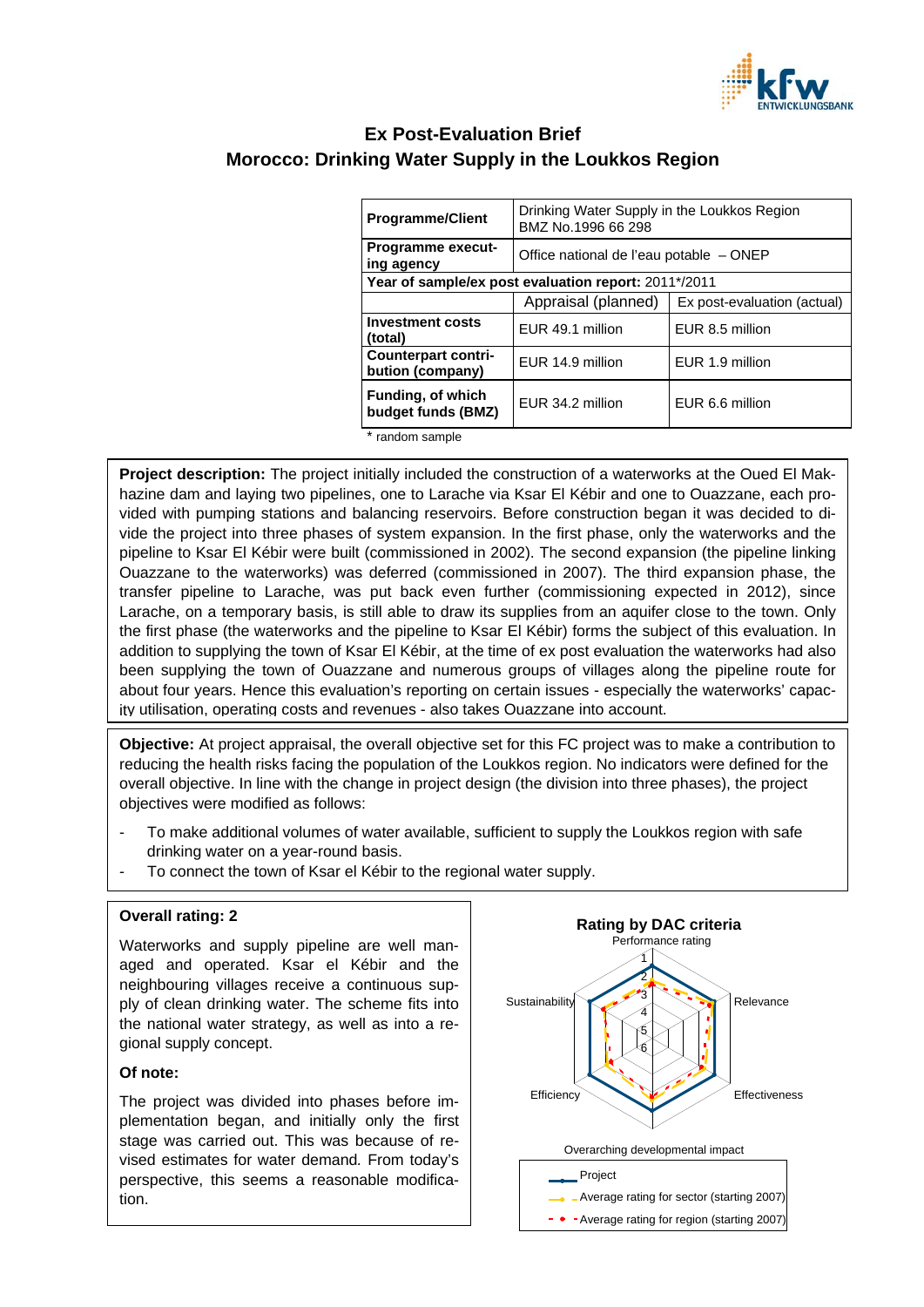## **EVALUATION SUMMARY**

**Overall rating:** Based on the quality of its operation and management, and the important role it has played in supplying the town of Ksar El Kébir and the neighbouring groups of villages with clean drinking water, the project has been rated as 'good'. **Rating: 2.**

**Relevance:** According to the Moroccan water strategy analysis, the quantity of water that Morocco requires each year will climb from its current level of 13.5 billion  $m<sup>3</sup>$  to around 16 billion m<sup>3</sup> by the year 2030. In order to meet this additional demand, one of the points on which the national water strategy focuses - both now and for the future - is the expansion of existing water infrastructure, through building small, medium and large dams to limit the overexploitation of groundwater reserves. This will also reduce the attendant risk of those reserves being polluted by agricultural chemicals. Until the waterworks financed by this FC project came into operation, well fields close to the point of use were the sole source of supply for the population of the Loukkos region. Before the programme commenced there was a latent risk to health during the summer months, due to inadequate water provision and frequent supply interruptions. The provision of a continuous alternative supply of drinking water served to counter that risk.

Prior to implementation, the planning and design of the project were fundamentally changed and – contrary to the original plans – implemented in phases. The main reasons for this modification were (i) a new estimate of water demand for the towns of Larache and Ouazzane, (ii) a revised population forecast and (iii) greater prioritisation of rural water supply. Connecting the largest town in the region, Larache, to the regional water system was substantially deferred, as the closure of a large tea plantation provided at least temporary relief in the supply situation. From today's perspective, this change in project planning seems both understandable and reasonable.

Coordination between donors has gained in importance over recent years. Within the sector a vigorous, well-coordinated dialogue now takes place, to which German DC actively contributes.

This FC project addressed a major problem in regional drinking water supply, and it fits well into Morocco's national water strategy. Without the project, the marked rise in demand seen between 1996 and 2010 in Ksar el Kébir would have resulted in substantial supply restrictions for the overwhelming majority of the population. With a chain of effects that was plausible through all its stages, the project was appropriately conceived to achieve the impacts it targeted. We have therefore rated the project's relevance as 'good' (Sub-Rating: 2).

**Effectiveness:** The waterworks which this project financed forms the core of the regional water supply system. At the time of ex post evaluation, it was being used to supply urban districts (Ksar El Kébir, Ouazzane) as well as rural areas. Under the first stage, financing was provided for the important pipeline to Ksar El Kébir as well as for the waterworks. The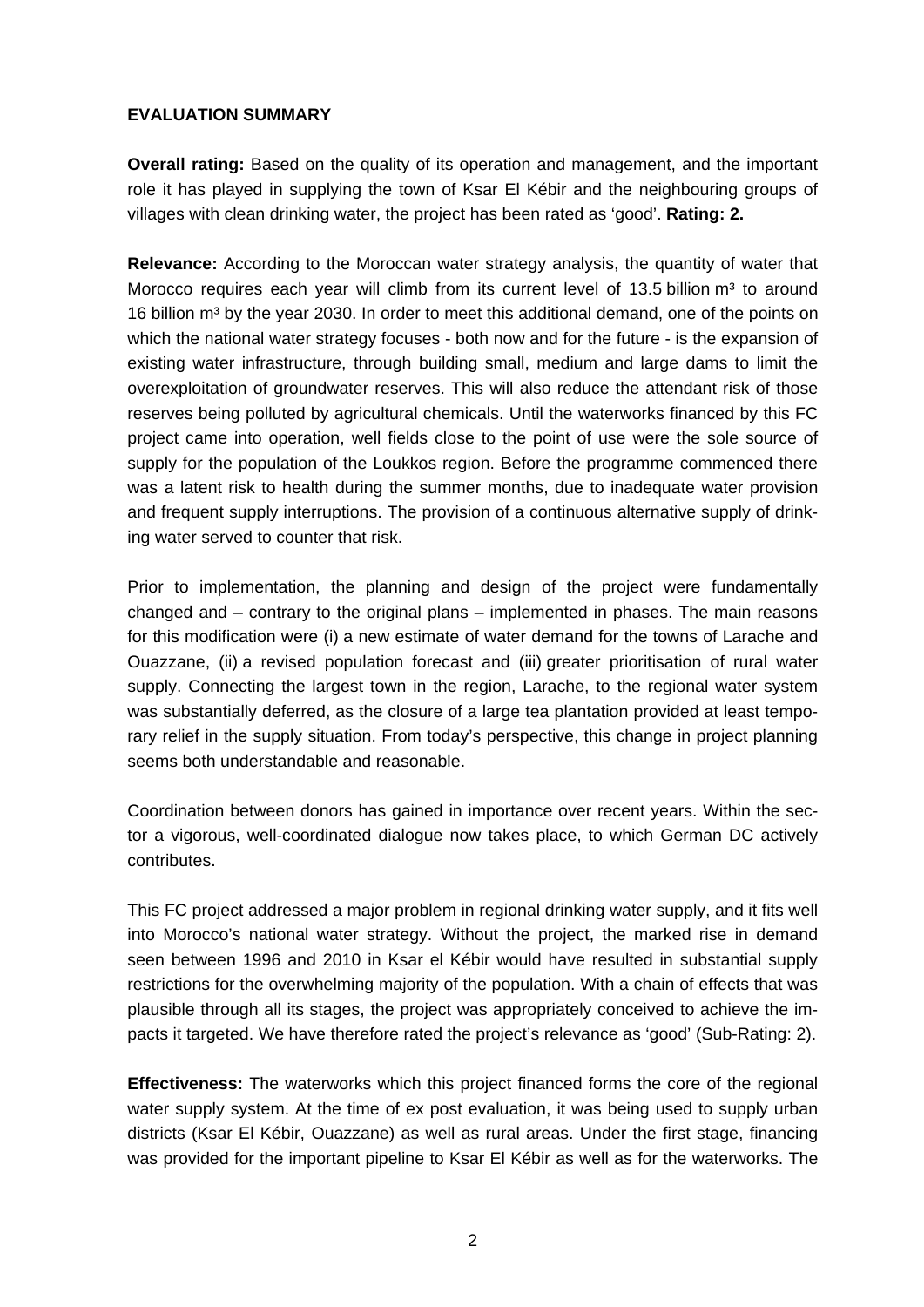project objectives and objective indicators defined during appraisal were adapted during the course of evaluation to suit the revised project design (see remarks under 'relevance'). Overall, these objectives were achieved.

- **Population supplied:** At the time of this evaluation, around 200,000 people living on the Loukkos plain benefit from the waterworks. The pipeline from the waterworks to Ksar El Kébir that was built under this project fits within the regional supply network. It was constructed during the first expansion phase, along with the waterworks. Currently around 147,000 people benefit from the new pipeline: 135,000 in the town of Ksar El Kébir, and around 12,000 living in neighbouring villages.
- **Security of supply and water quality:** Since the waterworks was commissioned in 2002, the water supply system has always supplied drinking water round-the-clock. Service outages, whether at the waterworks or individual pipelines, have not led to supply shortages for end users. This has enabled consumers to end the unhygienic practice of storing drinking water for lengthy periods, which was previously the norm. The quality of the drinking water supplied conforms to Moroccan standards. Since the infrastructure financed by this project was commissioned, routine bacteriological tests conducted by the provincial health authority have yielded unsatisfactory results in only very few cases.
- Average consumption: Across the supply system, average per capita usage (including non-domestic usage) presently stands at just under 100 L/pers/day – a level which is appropriate for Morocco, and is also worthy of support in the general context of domestic connections.
- **Waterworks capacity utilisation:** At the time of ex post evaluation, the towns of Ksar El Kébir and Ouazzane, as well as neighbouring groups of villages, had been connected to the water supply system. Capacity utilisation at the waterworks currently equates to around 90% of installed capacity.
- **Technical water losses:** Technical water losses in the pipeline to Ksar El Kébir are presently running at around 4.4%. As such, they are still slightly below the threshold value of 5% that is usually accepted internationally.

Based on the level of performance attained, the effectiveness of these facilities has been ranked as 'good' (Sub-Rating: 2).

**Efficiency:** Investment costs: According to ONEP records, the costs for the facilities in the first expansion stage amounted to MAD 93 million (EUR 8.5 million). Specific costs in this first phase correspond to MAD 878 (EUR 80) per person, which is reasonable for the production and transfer components of a hydraulic water supply system. If we take the estimated costs for the overall system (including phases 2 and 3) into account, specific costs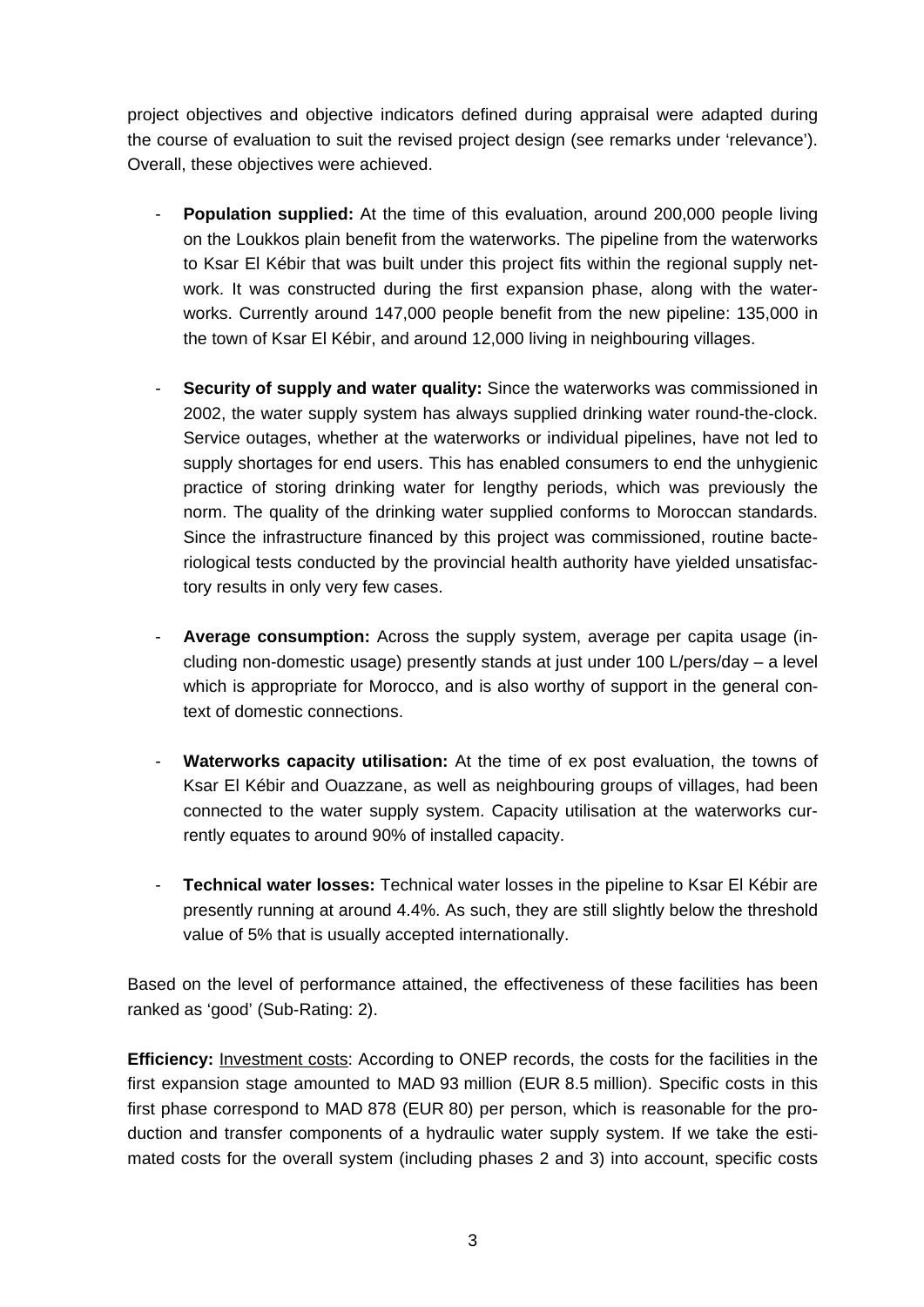then work out at MAD 840 (EUR 76) per person, somewhat below the level of the first stage of expansion.

Phasing: Phasing the implementation of the project made a significant contribution to ensuring that capital commitments were scheduled in a progressive, needs-based manner. Postponing the second expansion stage guaranteed a sensible utilisation level for the FC funding deployed for these facilities.

Waterworks sizing (capacity planning): Due to uncertainties in the forecasts of reservoir water quality, particularly turbidity levels following heavy rains in the catchment area and near the dam, a second sediment tank was incorporated into the plant. Because of the good quality of the raw water, this has not yet been required (indicating a very cautious approach to design). With regard to the costs of the first expansion stage, the additional costs (around 3% - 5%) arising from this cautious, safety-oriented approach to capacity planning are reasonable.

Water works capacity utilisation: Based on 16-hour operation, the capacity of the waterworks is 7 million m<sup>3</sup> per day. Up until 2007, the year when the pipeline to Ouazzane came into operation and the first villages were connected to the pipelines to both Ouazzane and Ksar el Kébir, the waterworks was not fully utilised. The main cause for this was that - contrary to the assumptions made during planning - the wells belonging to RADEEL, the municipal utility company, remained in operation, as these sources cost less than obtaining drinking water from ONEP. However, since 2007 capacity utilisation has climbed steadily; in 2010 it reached 7 million m<sup>3</sup> per day (i.e. full capacity utilisation).

Tariffs and the contribution of the waterworks to ONEP's operating results: The waterworks' revenues are comprised firstly of income from sales to RADEEL, the municipal utility company, and secondly of 'internal' sales of water to other ONEP operating units (rural water supply / Ouazzane town). Tariff levels are approved by the Government. These tariffs - for direct sales within the network managed by ONEP and for deliveries to major customers such as RADEEL - are sufficient to cover operating and maintenance costs. However, they are not adequate for full recovery of depreciation and financing costs. According to ONEP's Controlling department, in 2010 the cost centre for the waterworks and pipeline showed a small deficit of MAD 98,971 (EUR 9,000). However, write-offs against pipelines are only allocated to the waterworks cost centre in part. Taking depreciation for all the pipelines into account increases the deficit to MAD 6 million (EUR 520,000).

Collection efficiency: The waterworks does not supply any end customers; it only produces water for other ONEP operating units and for RADEEL, the municipal utility company. In the past RADEEL has always paid its invoices punctually, so collection efficiency stands at 100%. However, due to the small number of customers, the collection efficiency statistic has only limited meaning. Collection efficiency at RADEEL is unsatisfactory at present. RADEEL balances losses from water supply with gains from its electricity supply business.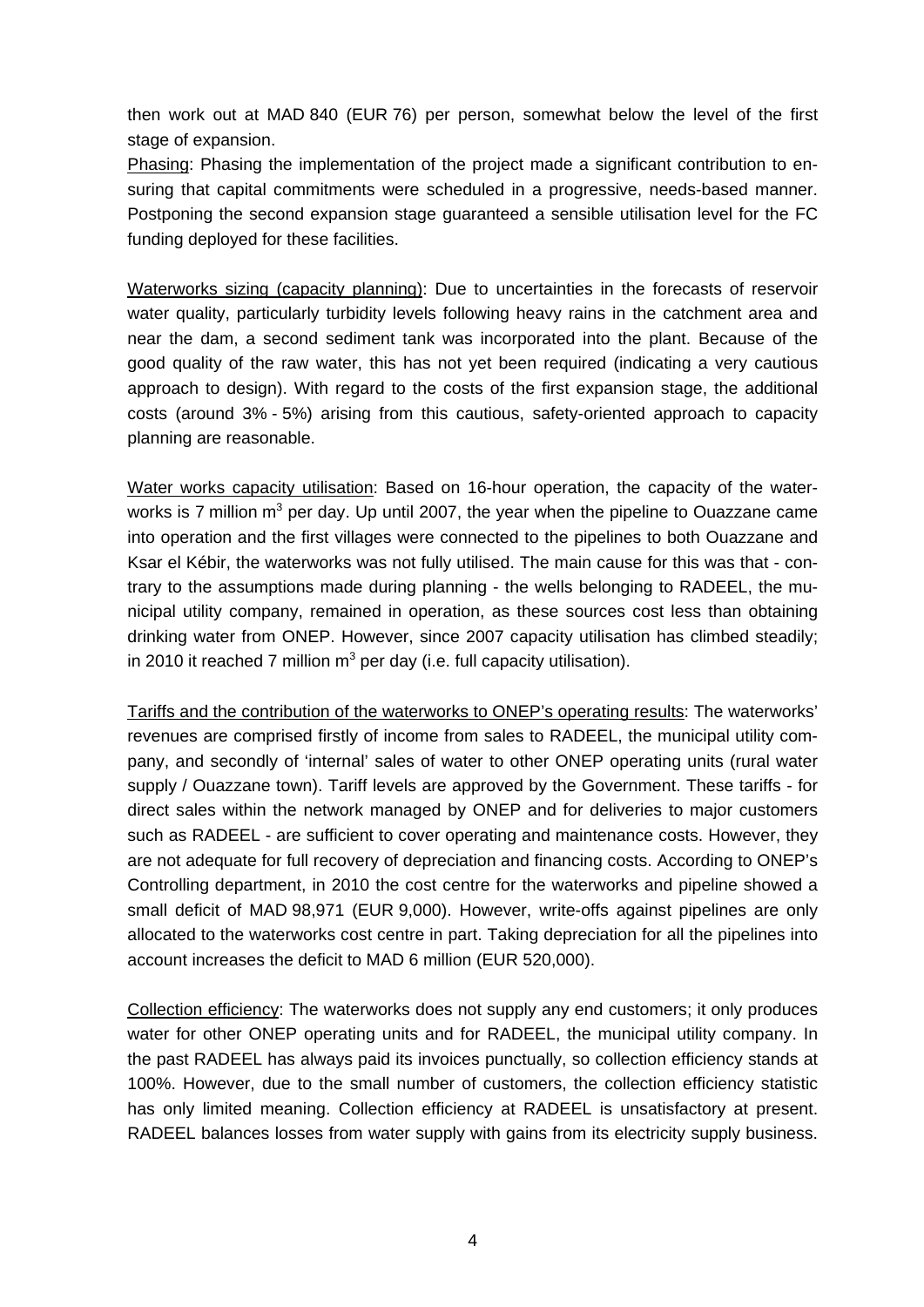As a result the municipal utility company was able to show a small profit in 2010 (see also the comments on RADEEL under 'sustainability').

The key parameter that can be influenced by planning and implementation - specific investment costs per consumer - is seen as indicating a high level of efficiency. Considering the complicated planning and implementation history, and given that an evaluation of the first expansion stage can offer only a partial picture of efficiency, the issues mentioned above - a slight tendency to oversizing design capacity on safety grounds, and the low initial level of capacity utilisation – are not considered as reasons to reduce the rating awarded. We have therefore classified these aspects as not being significant, and we have assessed the project's efficiency as just reaching a 'still good' level (Sub-Rating: 2).

**Overarching developmental impact:** Water quality and security of supply: Due to lack of data, it is not possible to confirm that waterborne diseases have reduced over recent years in the province of *Larache* or in the town of *Ksar El Kébir*. Hence any statement made here on attaining the objective can only be formulated on an indirect basis (i.e. a statement founded on plausibility). Important variables that influence the cause-effect relationship, in addition to hygiene practices within the target group when handling water, include the quality of the water and its continuous availability (avoiding water storage by consumers). The project succeeded in redressing the inadequate supply of drinking water to the town of Ksar El Kébir which formerly existed during the summer months (see also relevance and effectiveness). In Ksar El Kébir, drinking water quality - excluding a very small number of complaints – conforms to Moroccan standards. There are no further indications of any other contamination. It is therefore reasonable to assume that the risk to health has been reduced.

Wastewater disposal: Wastewater disposal in Ksar el Kébir (not part of this project) poses a risk to the project's positive impact on public health. Just as in 2002, urban wastewater is still accumulated in collectors and discharged untreated into the Loukkos. Nevertheless, even in the dry summer months, the Loukkos contains enough water to ensure that the wastewater is diluted. Precise figures on the level of pollution in the Loukkos are not, however, available to us. At present, reports suggest that groundwater resources should not be affected by the unsatisfactory provisions made for wastewater disposal. Furthermore there is no indication of any direct health risk to the population from the untreated wastewater. A wastewater master plan was recently produced for the town of *Ksar el Kébir*. It envisages very high investment costs, amounting to MAD 607 million (EUR 55 million). At present it is not thought likely that this project, or any of its individual components, will be implemented in the near future.

In summary, it is reasonable to assume that quality of life has improved for the population of *Ksar el Kébir* as well as in the groups of villages which have been connected to the system, and that waterborne disease no longer plays any significant role. We also assume that the project has had a positive impact for the target group on their living conditions – includ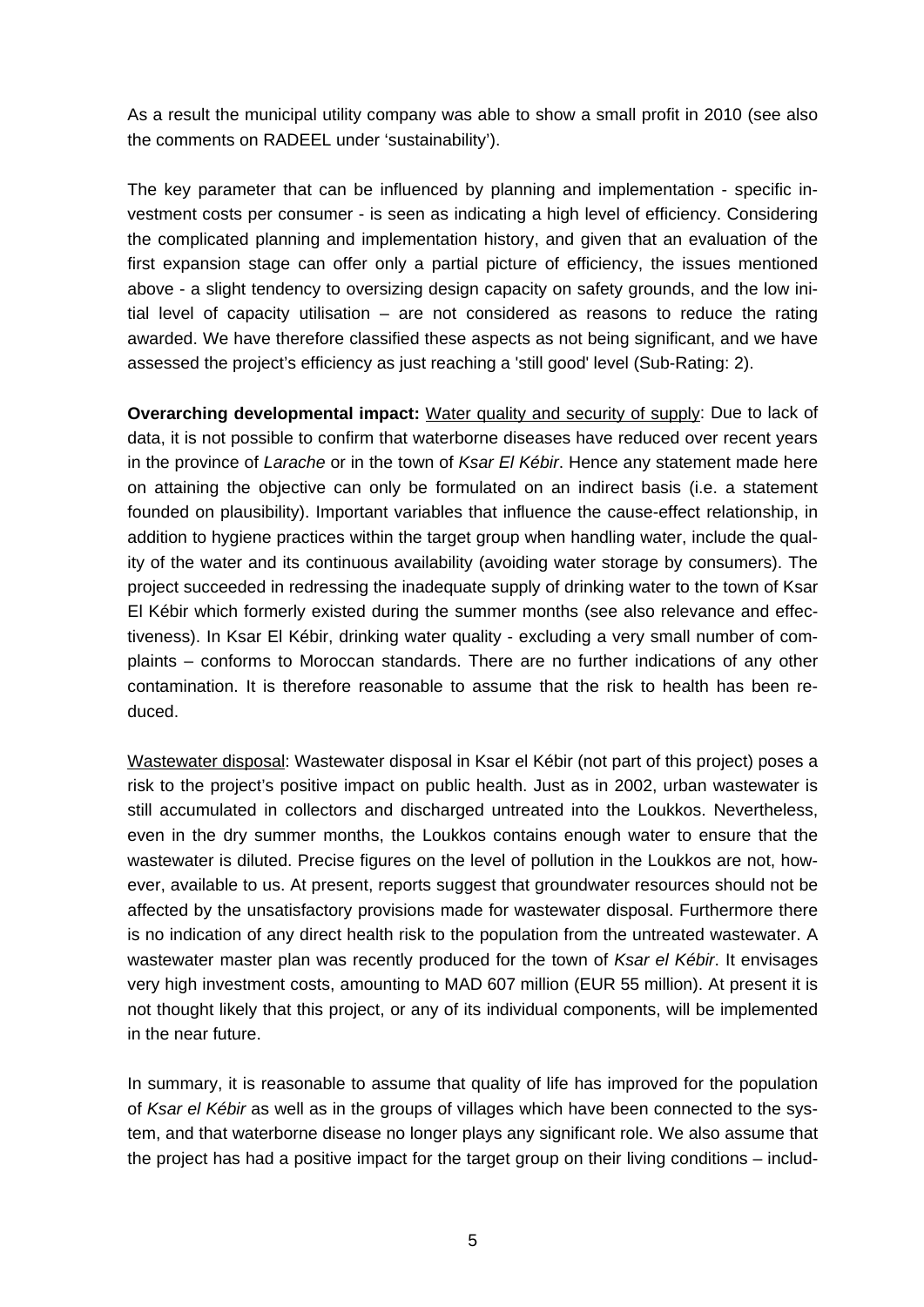ing their health – and we have therefore assessed the project's impact as 'good' (Sub-Rating: 2).

**Sustainability:** Operation of facilities: The facilities constructed in the first phase of expansion went into operation at the end of 2002. Apart from the usual signs of wear and tear, after nine years in operation the waterworks appears to be well kept up and well maintained. All the equipment in the plant is either in operation or ready to be brought into operation when needed. ONEP operates the waterworks using its own qualified staff, from technicians through to chemists. Smaller repairs are carried out by the staff. Supplies of service parts and larger repairs are undertaken by specialist firms, working under contracts with set unit prices. These contracts for goods and services, including consumable supplies such as chemicals for the waterworks, are concluded following national or regional tenders. It can therefore be assumed that sustainability has been secured with regard to operations, both now and into the future.

Water stocks and availability in the El Makhazine reservoir: The waterworks is supplied with raw water from the dam which was built across the El Makhazine River back in 1979. The reservoir contains substantial water supply potential which has yet to be exploited. Of the 360 million m<sup>3</sup> available each year, currently 120-150 million m<sup>3</sup> is used for agricultural  $i$ rrigation purposes and approx. 7 million  $m<sup>3</sup>$  for drinking water production. A total of  $52$  million  $m<sup>3</sup>$  is reserved annually for drinking water supplies and industry. Even if the waterworks underwent a comprehensive expansion programme (tripling its previous capacity), only around half the water resources reserved annually for drinking water would be utilised. Given the high level of water reserves, it is reasonable to assume that supplies of raw water will continue to be available over the long term, even declining levels of precipitation in the future.

Financial situation of ONEP: Anticipated costs for operation, maintenance and repair, together with a contingency budget, are determined each year by agreement between ONEP's regional boards and its executive board. Funds provided to date have been adequate to cover the procurement of all supplies and spare parts needed and to carry out repairs. Figures indicate that in 2010 ONEP will once again have generated a small surplus, as in previous years. We therefore assume that, over the medium term, an adequate budget will be made available for the operation, maintenance and repair of the facilities financed by this project. However, risks remain with regard to ONEP's financial situation. To date, the government-approved tariffs are not index-linked to inflation, and they do not permit full cost recovery in many parts of the ONEP supply area. Due to a multitude of expensive (and unprofitable) projects, mostly in the areas of wastewater and rural water supply, it will prove increasingly difficult for ONEP to achieve balanced business results. Furthermore, plans to merge ONEP with L'Office national de l'Electricité (ONE, the national energy supplier), present financial risks. In view of the water sector's key significance, it is anticipated that, should financial difficulties arise, the Moroccan state – as in the past would provide subsidies.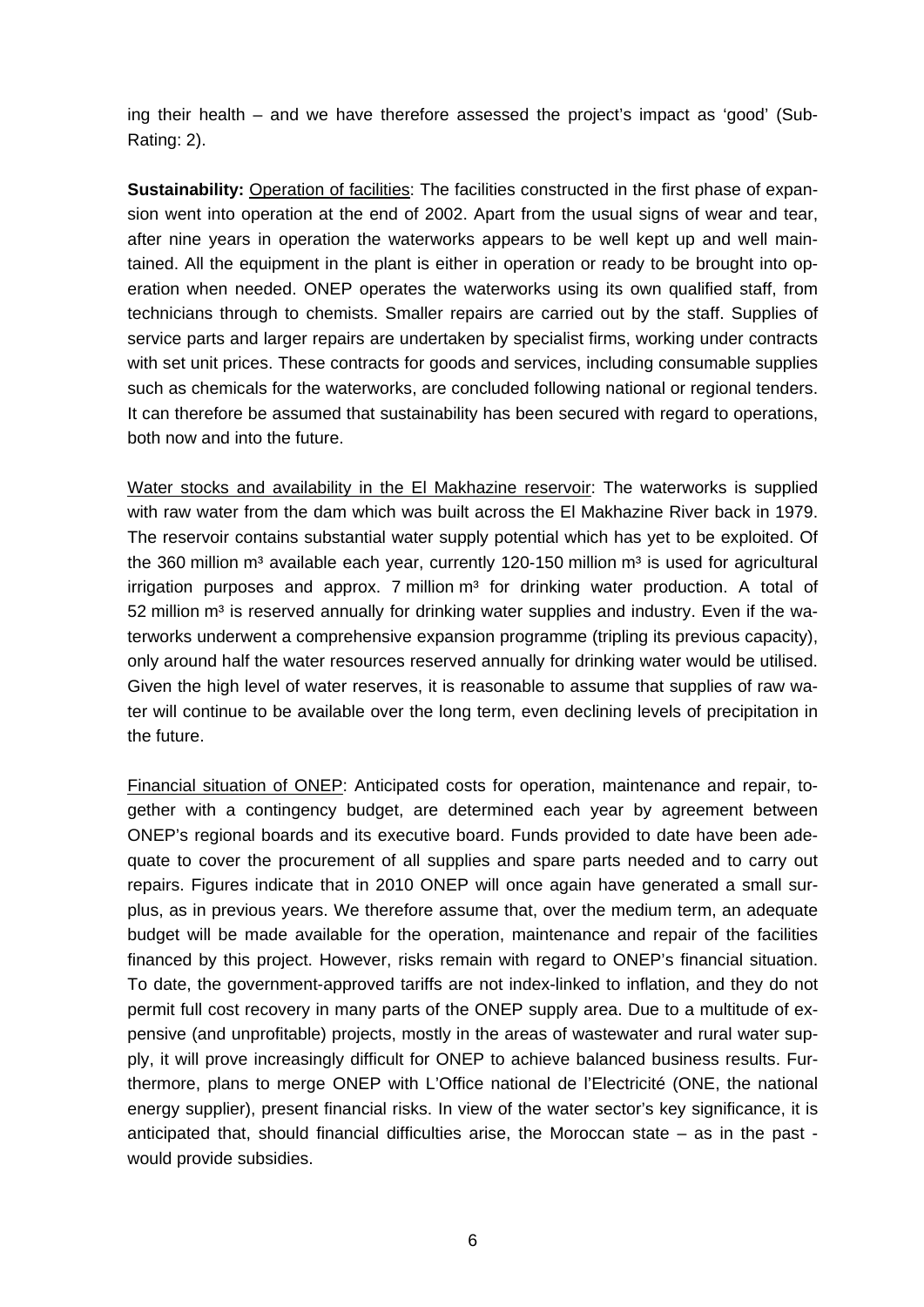Financial situation of RADEEL, the municipal utility company: According to ONEP, although RADEEL - a major customer, with Ksar el Kébir plus *Larache* from 2012 on - has substantial amounts outstanding in its customer billing, and even though its water operations were unprofitable in 2010, it still pays ONEP's invoices promptly. Up to now RADEEL has been able to balance losses in its water supply business with surpluses from its sales of electricity. In 2010 RADEEL was even able to post a small overall profit. RADEEL's future business development poses a certain degree of financial risk to the project.

Given ONEP's professionalism, sustainability from a technical perspective can be assumed without reservation. Today financial sustainability is assured, so long as cross-subsidies within ONEP remain feasible and are not constrained by extreme increases in cost. Because of the water sector's high social significance, we regard the risk that ONEP will be unable to meet its future responsibilities as small. We have therefore assessed the project's sustainability as 'good' (Sub-Rating: 2).